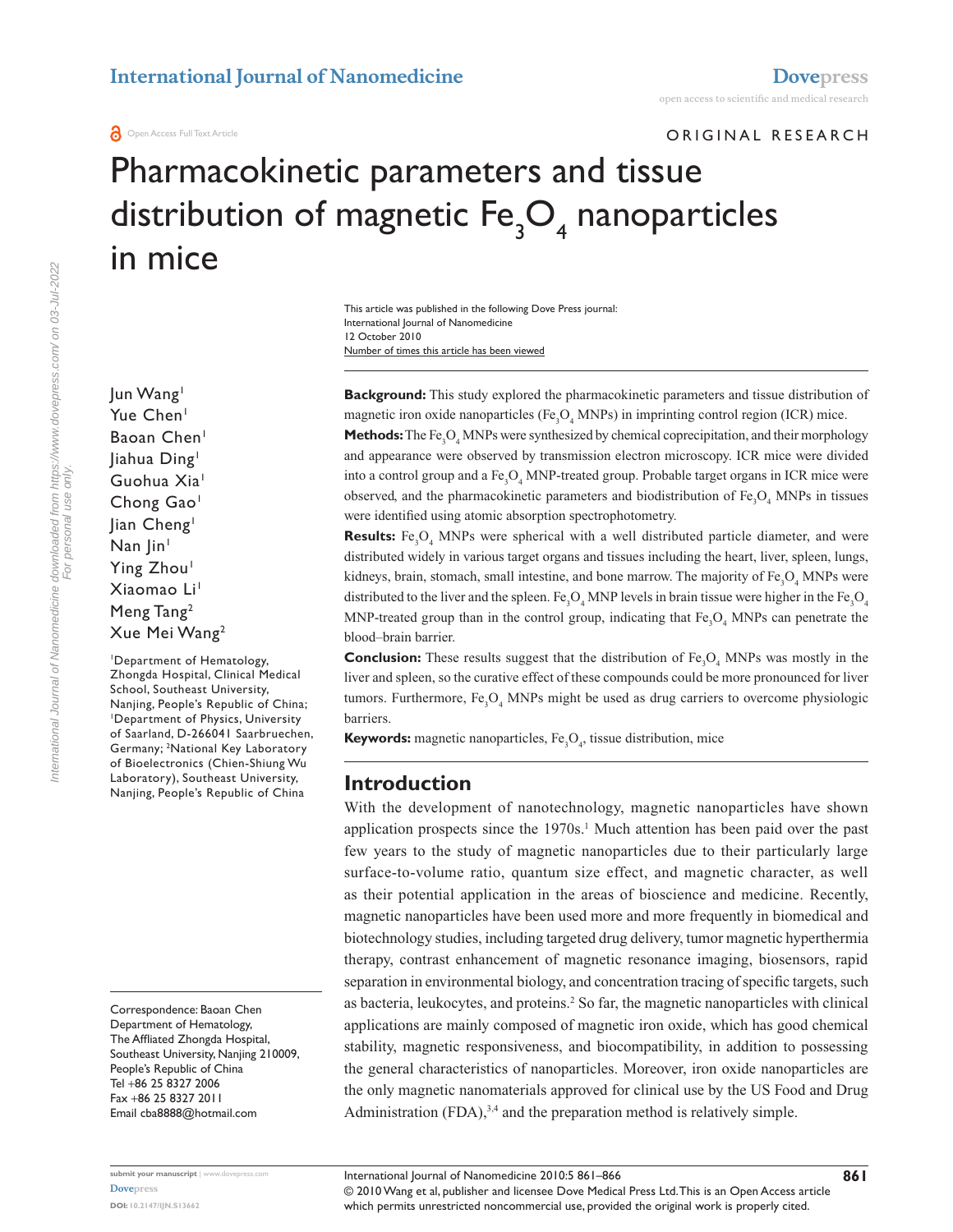In our previous studies, $5,6$  we have demonstrated that  $Fe<sub>3</sub>O<sub>4</sub>$  MNPs combined with chemotherapeutic drugs can inhibit tumor proliferation and induce apoptosis of tumor cells in a dose- and time-dependent manner, which may be related to changes in drug formulation caused by the magnetic nanomaterials. However, the in vivo metabolic processes of  $Fe<sub>3</sub>O<sub>4</sub>$  MNPs within the organism, as well as their distribution in the important organ tissues, are as yet not completely understood.7 Using chemical coprecipitation to synthesis  $Fe<sub>3</sub>O<sub>4</sub>$  MNPs, we selected imprinting control region (ICR) mice as an investigative model. The mice were given the  $Fe<sub>3</sub>O<sub>4</sub>$  NMPs by the intragastric route in view of the application perspective of  $Fe<sub>3</sub>O<sub>4</sub> NMPs$ , and the concentrations of  $\text{Fe}_{3}\text{O}_{4}$  MNPs in different organs and tissues were measured at particular time points using atomic absorption spectrophotometry. The pharmacokinetic parameters and biodistribution of  $Fe<sub>3</sub>O<sub>4</sub>$  MNPs in tissues and the probable target organs in mice were determined to provide theoretic evidence for follow-up research and clinical application.

## **Materials and methods** Animals

ICR mice (6–8 weeks of age) weighing 18–22 g were used for the pharmacokinetic and tissue distribution studies, and were purchased from the Experimental Animal Center at Nantong University (Animal Certificate of Conformity SCXK 2008- 0010). All animal experiments were evaluated and approved by the Animal and Ethics Review Committee of the Southeast University. The mice were kept at a room temperature controlled at 22° with relative humidity controlled at about  $45\% \pm 5\%$ , fed with standard solid composite feedstuff, and received tap water ad libitum as previously described.<sup>8</sup>

#### Main apparatus and reagents

The main apparatus and reagents used in this experiment were an atomic absorption spectrophotometer (HG-9602A, Shenyang Huaguang Precise Instrument Co., Ltd), a transmission electron microscope (TEM; Sujing Group Antai Co., Ltd), and an iron normostock solution (500 mg/L, Institute for Reference Materials of SEPA).

# Preparation of  $\mathsf{Fe}_{\mathsf{3}}\mathsf{O}_{\mathsf{4}}$  NMPs

As described previously,<sup>9</sup> we dissolved a quantity of ferric chloride hexahydrate (0.02 mol/L) and ferrous sulfate heptahydrate (0.012 mol/L) in 200 mL of deionized water under nitrogen protection. Ammonium hydroxide 25% was then added slowly with vigorous magnetic force

stirring until pH was 9. The procedure took 30 minutes to generate a dark precipitate. Next, we separated the resultant with a permanent magnet and washed this repeatedly with deionized water 5–7 times until the pH of the supernatant was 7. Finally, the resultant was lyophilized and observed under TEM.

#### Experimental group

Forty-two ICR mice were divided into two groups. Thirty-six mice were divided  $(n = 6)$  into A, B, C, D, E, and F experimental groups, given 600 mg/kg  $Fe<sub>3</sub>O<sub>4</sub>$  MNPs by intragastric administration, and fed a normal diet. Another six control mice were given 0.5 mL of sterile physiologic saline by intragastric administration and also fed a normal diet.

#### Preparation of sample

After intragastric administration, 0.2–0.5 mL of blood from one mouse in each group were collected into an ethylenediaminetetraacetic acid tube by enucleating eyeballs at the time points of zero minutes, hours 1, 3, 5, 6, and 7, and days 1, 3, 5, 7, and 10. The mice were then sacrificed by cervical dislocation, and samples of heart, liver, spleen, lungs, kidneys, bone marrow, brain, stomach, and small intestine were collected. After removing the fatty and connective tissue on the joint, the remaining tissues were washed with physiologic saline, dried with filter paper, and weighed to determine  $Fe<sub>3</sub>O<sub>4</sub> MNP$  content.

# Distribution and concentration of  $\mathsf{Fe_{3}O_{4}}$  NMPs

Tissue samples of heart, liver, spleen, lungs, kidney, brain, stomach, and small intestine were freeze-dried and digested using microwave digestion with a  $HNO<sub>3</sub>-HClO<sub>4</sub>(V:V = 5:1)$ acid mixture. Each digested sample (0.2 g) was diluted to 50 mL with deionized water, while the heparinized blood was diluted in  $0.02\%$  Triton X-100 and  $0.02\%$  HNO<sub>3</sub>. The iron elements of the spectrum were absorbed by iron atoms of the sample steam, and iron content in the sample was determined using atomic absorption spectrophotometry.

#### **Results**

#### Morphology and appearances

The size and appearance of the  $Fe<sub>3</sub>O<sub>4</sub>$  MNPs were examined by TEM. Figure 1 shows representative images of the spinel ferrite compounds, which were spherical with a narrow diameter distribution, and the average particle size observed under TEM was 20 nm after being lyophilized (Figure 1).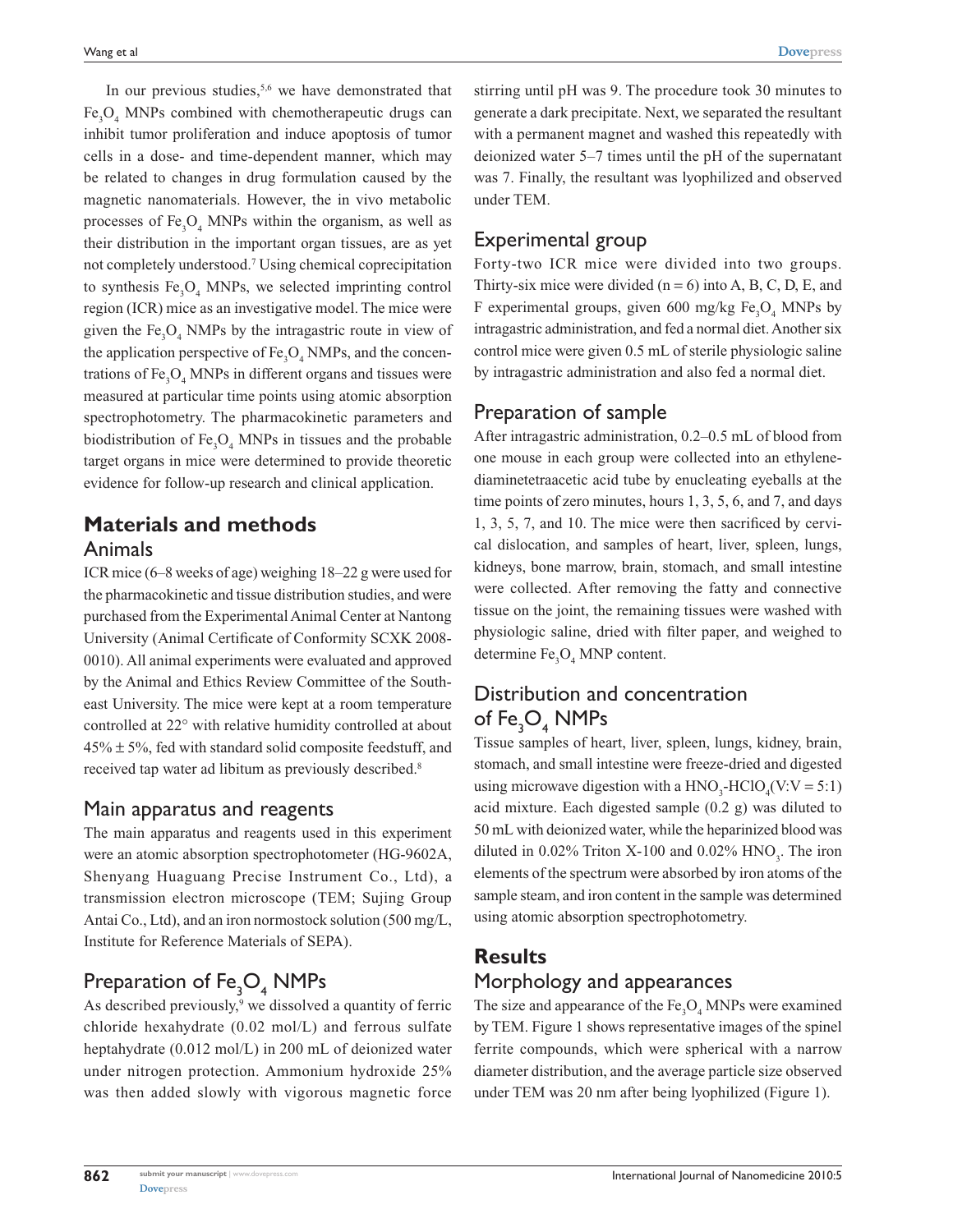

**Figure 1** Image of magnetic nanoparticles of Fe<sub>3</sub>O<sub>4</sub> under transmission electron microscope. Bar = 20 nm  $(40,000\times)$ .

#### General condition of mice

Mice in the control group were all in good condition and were agile, responsive, and covered with soft and glossy hair. Their consumption of water and food was normal, and their stool was formed and yellowish-brown. Those treated with Fe<sub>3</sub>O<sub>4</sub> MNPs showed less activity and gathered together with enhanced resistance, and had slightly disordered hair. They ate and drank a little less, but all survived for the duration of monitoring.

## Blood concentration of  $\mathsf{Fe}_{\mathsf{3}}\mathsf{O}_{\mathsf{4}}$ MNPs at different time points

The results of atomic absorption spectrophotometry showed that the highest concentration of  $Fe<sub>3</sub>O<sub>4</sub>$  MNPs in the peripheral blood of mice was  $439 \pm 28 \text{ µg/mL}$  at six hours in the experimental group after intragastric dosing, and decreased slowly but remained at a higher level

until it reached another distribution peak of  $436 \pm 32 \,\mu$ g/mL on day 5 and then gradually declined again. During the entire observation period, the concentration of  $Fe<sub>3</sub>O<sub>4</sub>$ MNPs in the experimental group at particular time points was higher than that of the control group, and there were significant differences between the groups ( $P < 0.05$ , Figure 2).

## Distribution of  $\text{Fe}_{\text{3}}\text{O}_{\text{4}}$  MNPs in various organs and tissues

The distribution of  $\text{Fe}_3\text{O}_4$  MNPs in the various organs and tissues is shown in Figures 3 and 4. By comparing the concentrations of  $Fe<sub>3</sub>O<sub>4</sub>$  MNPs at all time points between the experimental and control groups, there were statistically significant differences in heart and bone marrow tissue distribution ( $P < 0.05$ ) in the liver and small intestine on days 1, 3, and 7; in the spleen and brain on days 1 and 3; in the lungs at six hours; in the kidneys at six hours and on day 1; and in the stomach from six hours to day 7 after administration, suggesting that  $\text{Fe}_{3}\text{O}_{4}$  MNPs are distributed widely in various organs in vivo, including the heart, liver, spleen, lungs, kidneys, bone marrow, brain, stomach, and small intestine. Furthermore, we also found that the peak distribution of  $Fe<sub>3</sub>O<sub>4</sub>$  MNPs in various organs and tissues was different. There were two distribution peaks in the liver. The first distribution peak was on day 1 and then decreased gradually until it reached a second peak on day 7 after administration. The second peak concentration of  $\text{Fe}_3\text{O}_4$  MNPs was  $208 \pm 16$  µg/g and was slightly lower compared with day 1, but there was no significant difference between the two peak values ( $P > 0.05$ ). While the concentration of  $Fe<sub>3</sub>O<sub>4</sub>$  MNPs in the heart or spleen increased gradually with the passage of



**Figure 2** Concentration of  $Fe<sub>3</sub>O<sub>4</sub>$  MNPs in peripheral blood of mice (n = 6).

**863**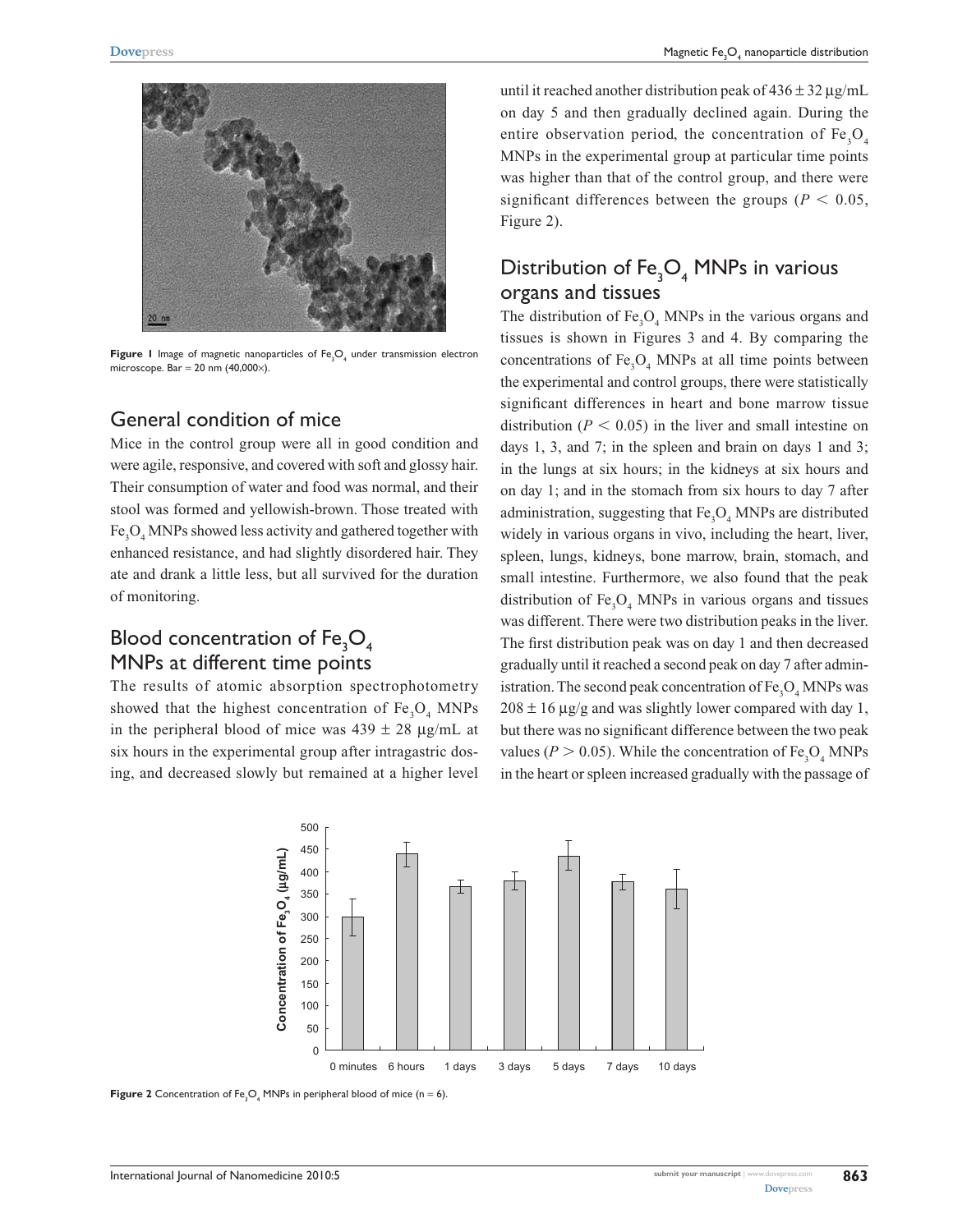

**Figure 3** The concentrations of Fe<sub>3</sub>O<sub>4</sub> MNPs in tissues of mice (n = 6). **A** heart, **B** liver, **C** spleen, **D** lungs, **E** kidneys, **F** brain, **G** stomach, and **H** small intestine.

time, the peak values were  $119 \pm 9$  ug/g and  $211 \pm 18$  ug/g, respectively, on day 3 after dosing. The value in the lung was  $131 \pm 15$  µg/g at six hours after dosing, and then decreased steadily. Levels in both kidneys also peaked six hours after dosing, and decreased gradually to a small degree. Brain levels rose rapidly after dosing, achieved a peak value of  $58 \pm 16$  µg/g on day 3, and thereafter decreased gradually. Meanwhile, peak stomach, small intestine, and bone marrow levels were reached on day 1, with respective peak values of  $106 \pm 10 \,\mu$ g/g, 79  $\pm$  11  $\mu$ g/g, and 1.97  $\pm$  0.12  $\mu$ g/g. Interestingly, concentrations of  $\text{Fe}_3\text{O}_4$  MNPs were higher in the liver and spleen than those in other organs. Maximum uptake in the liver was  $237 \pm 29 \mu g/g$ , reached on day 1, and that in the spleen was  $211 \pm 18 \,\mu$ g/g, reached on day 3 after dosing, indicating that the liver and spleen were the main distribution tissues and are the probable target organs for  $Fe<sub>3</sub>O<sub>4</sub>$  MNPs.

#### **Discussion**

Iron is an essential element, widely distributed in the body, and primarily involved in oxygen transport and utilization. Almost all organs contain iron in vivo, but the most highly ferruginous organs are the liver and spleen, and the lungs also contain considerable amounts of iron.<sup>10</sup> Iron metabolism in the body is a relatively closed system $11,12$ and there is very little loss of body iron in normal circumstances compared with metabolism of other materials.<sup>13</sup> Human cells lack an excretion mechanism for iron under physiologic conditions and, therefore, iron balance in the body is regulated by absorption of dietary iron through the small intestine.  $Fe<sub>3</sub>O<sub>4</sub>$  MNPs have a diameter of less than 100 nm. The physical and chemical properties of iron when being made into nanoparticles and the iron metabolism

model in vivo would also be different from that of normal ferric iron.

From the results of our experiment, we can see that there is a close relationship between the blood concentrationtime changes for  $Fe<sub>3</sub>O<sub>4</sub>$  MNPs and changes in their tissue concentrations in the liver and spleen. A large number of Fe<sub>3</sub>O<sub>4</sub> MNPs were ingested by mononuclear macrophages in the liver or spleen after being absorbed into the blood, with a distribution peak in blood of  $439 \pm 28$  µg/mL at six hours. As a result, the concentration of  $\text{Fe}_3\text{O}_4$  MNPs in blood declined rapidly, while that in the liver and spleen reached highest levels on days 1 and 3, respectively. Thereafter, the liver and spleen released ferric iron which participated in the cycle of iron metabolism in vivo, resulting in a decreased concentration of  $\text{Fe}_3\text{O}_4$  MNPs in the liver and spleen (mainly spleen). An increased concentration of  $Fe<sub>3</sub>O<sub>4</sub>$ MNPs in peripheral blood was observed up to the distribution peak at day 5 after administration. With the gradual senescence of red blood cells and impaired absorption in the liver and spleen (mainly the liver), the concentration of  $Fe<sub>3</sub>O<sub>4</sub>$  MNPs in the liver increased again and reached a second distribution peak of  $208 \pm 16$  µg/g on day 7, while

**Table 1** Concentration of magnetic  $\mathsf{Fe}_{\mathsf{3}}\mathsf{O}_{\mathsf{4}}$  nanoparticles in bone marrow of mice ( $n = 6 \pm$  standard deviation)

| Times concentration ( $\mu$ g/mL) |                 |                 |
|-----------------------------------|-----------------|-----------------|
|                                   |                 |                 |
| 6 hours                           | $1.03 \pm 0.13$ |                 |
|                                   | I day           | $1.97 \pm 0.12$ |
|                                   | 3 days          | $1.96 \pm 0.10$ |
|                                   | 5 days          | $1.40 \pm 0.24$ |
|                                   | 7 days          | $1.00 \pm 0.14$ |
|                                   | 10 days         | $0.81 \pm 0.16$ |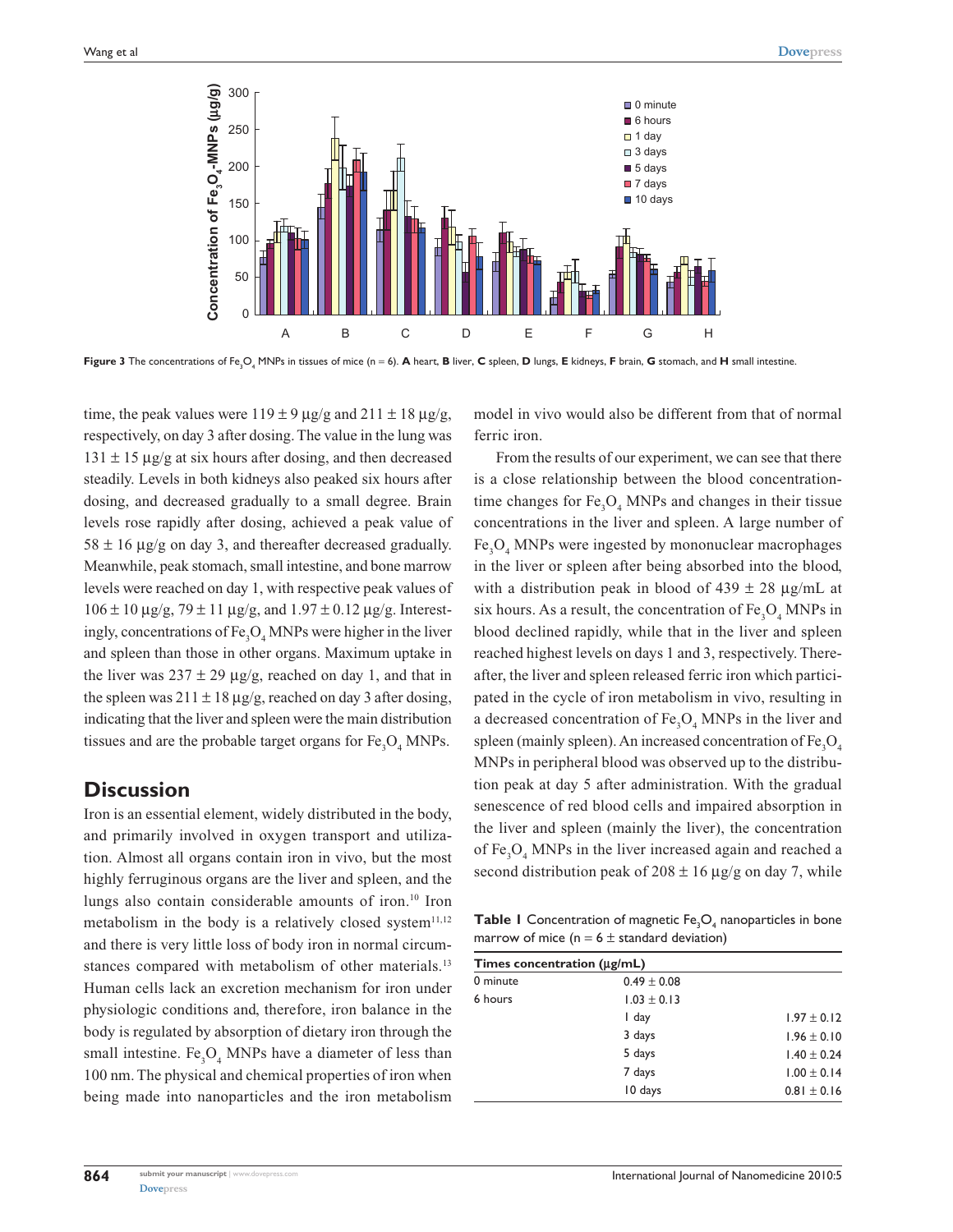that in peripheral blood decreased gradually. Under normal circumstances, about 80% of iron is combined with plasma transferrin, and enters the bone marrow and participates in the synthesis of reticulocytes.<sup>15</sup> About four to six days later, this iron goes into the circulation again, leading to increased iron content in the blood.<sup>11</sup> In this experiment, the changes in concentration of  $Fe<sub>3</sub>O<sub>4</sub>$  MNPs in the peripheral blood of mice were consistent with those reported by Moore et al.<sup>15</sup> The concentration of  $Fe<sub>3</sub>O<sub>4</sub>$  MNPs in the kidney remained slightly above the background level during the entire observation period, indicating that renal excretion of iron is modest, which is consistent with a report by Pouliquen et al.<sup>16</sup>

In this study, there was a significant difference in brain tissue concentrations of  $\text{Fe}_3\text{O}_4$  MNPs between the experimental and control groups, indicating that  $Fe<sub>3</sub>O<sub>4</sub>$  MNPs can penetrate the blood–brain barrier. The blood–brain barrier is composed of a layer of endothelial capillary cells between the blood and the brain, where these cells connect tightly on the one hand to prevent invasion by exogenous pathogens and, on the other hand, form an obstacle which is hard to cross in terms of drug and gene delivery. It is likely that utilization of  $\text{Fe}_{3}\text{O}_{4}$  MNPs as drug carriers may overcome the physiologic limitations of drug transport by capillary barriers.<sup>17</sup> Currently, the mechanism by which nanoparticles traverse the barrier is unclear.18 Although iron oxide nanoparticles are known to be well tolerated by the body and degrade with time, $19$  it is worthwhile verifying whether the structure of  $\text{Fe}_{3}\text{O}_{4}$  MNPs changes after digestion and absorption through the intestine. Hence, we need to investigate further their potential to cause chronic long-term harm in the human body.

#### **Conclusions**

This study of the pharmacokinetics and tissue distribution of magnetic  $Fe<sub>3</sub>O<sub>4</sub>$  nanoparticles in ICR mice showed that these nanoparticles were mostly taken up in the liver and spleen, so the curative effect could be more pronounced for tumors in the liver. Furthermore,  $Fe<sub>3</sub>O<sub>4</sub>$  MNPs can penetrate the blood–brain barrier, so they might be used as drug carriers to overcome the limitations of physiologic barriers.

#### **Acknowledgments**

This work was supported by the 973 National Key Fundamental Research Project of China (Number 2006CB933205), 863 Project of the People's Republic

of China (Number 2007AA022007), National Nature Science Foundation of the People's Republic of China (Numbers 30740062, 30872970), and the Special Purpose Science Research Foundation for High Schools (Number 20070286042).

## **Disclosure**

The authors report no conflicts of interest relevant to this study.

#### **References**

- 1. Li ZQ, Chen ZM. Preparation characterization and application of nano magnetic polymer materials. *Chem Ind Times*. 2007;21(6): 57–60.
- 2. Singh R, Lillard JW. Nanoparticle-based targeted drug delivery. *Exp Mol Pathol*. 2009;86(3):215–223.
- 3. Bourrinet P, Bengele HH, Bonnemain B, Dencausse A, Idec JM, Jacobs PM. Preclinical safety and pharmacokinetic profile of Ferumoxtran-10, an ultrasmall superparamagnetic iron oxide magnetic resonance contrast agent. *Invest Radiol*. 2006;41(3):313–324.
- 4. Neuberger T, Schöpf B, Hofmann H, Hofmann M, von Rechenberg B. Superparamagnetic nanoparticles for biomedical applications: Possibilities and limitations of a new drug delivery system. *J Magn Magn Mater*. 2005;293(1):483–496.
- 5. Chen BA, Cheng J, Wu YN, et al. Reversal of multidrug resistance by magnetic Fe<sub>3</sub>O<sub>4</sub> nanoparticle copolymerizating daunorubicin and 5-bromotetrandrine in xenograft nude-mice. *Int J Nanomedicine*. 2009; 4(1):73–78.
- 6. Chen BA, Cheng J, Shen MF, et al. Magnetic nanoparticle of  $Fe<sub>3</sub>O<sub>4</sub>$ and 5-bromotetrandrin interact synergistically to induce apoptosis by daunorubicin in leukemia cells. *Int J Nanomedicine*. 2009;4(1): 65–71.
- 7. Powers KW, Palazuelos M, Moudgil BM. Characterization of the size, shape, and state of dispersion of nanoparticles for toxicological studies. *Nanotoxicology*. 2007;1(1):142–151.
- 8. Chen BA, Lai BB, Cheng J, et al. Daunorubicin-loaded magnetic nanoparticles of  $Fe<sub>3</sub>O<sub>4</sub>$  overcome multidrug resistance and induce apoptosis of K562-n/VCR cells *in vivo*. *Int J Nanomedicine*. 2009;4: 201–208.
- 9. Jain PK, Morales MA, Sahoo SK, Leslie-Pelecky D, Labhasetwar V. Iron oxide nanoparticles for sustained delivery of anticancer agents. *Mol Pharm*. 2005;2(3):194–205.
- 10. Kaufman CL, Williams M, Ryle LM, Smith TL, Tanner M, Ho C. Superparamagnetic iron oxide particles transactivator protein-fluorescein isothiocyanate particle labeling for in vivo magnetic resonance imaging detection of cell migration: Uptake and durability. *Transplantation*. 2003;76(7):1043–1046.
- 11. Sun S, Zeng H, Robinson DB, Genove G, Morel PA. Monodisperse  $MFe<sub>2</sub>O<sub>4</sub>$  (M = Fe, Co, Mn) nanoparticles. *JAm Chem Soc.* 2004;126(1): 273–279.
- 12. Ahrens ET, Feili-Hariri M, Xu H, et al. Receptor-mediated endocytosis of iron-oxide particles provides efficient labeling of dendritic cells for in vivo MR imaging. *Magn Reson Med*. 2003;49(6): 1006–1013.
- 13. Jing M, Liu XQ, Liang P, et al. Labeling neural stem cells with superparamagnetic iron oxide in vitro and tracking after implantation with MRI *in vivo*. *Chin Med J*. 2004;84(16):1386–1389.
- 14. Dodd CH, Hsu HC, Chu WJ, et al. Normal T-cell response and in vivo magnetic resonance imaging of T cells loaded with HIV transactivator-peptide-derived superparamagnetic nanoparticles. *J Immunol Methods*. 2001;256(1–2):89–105.